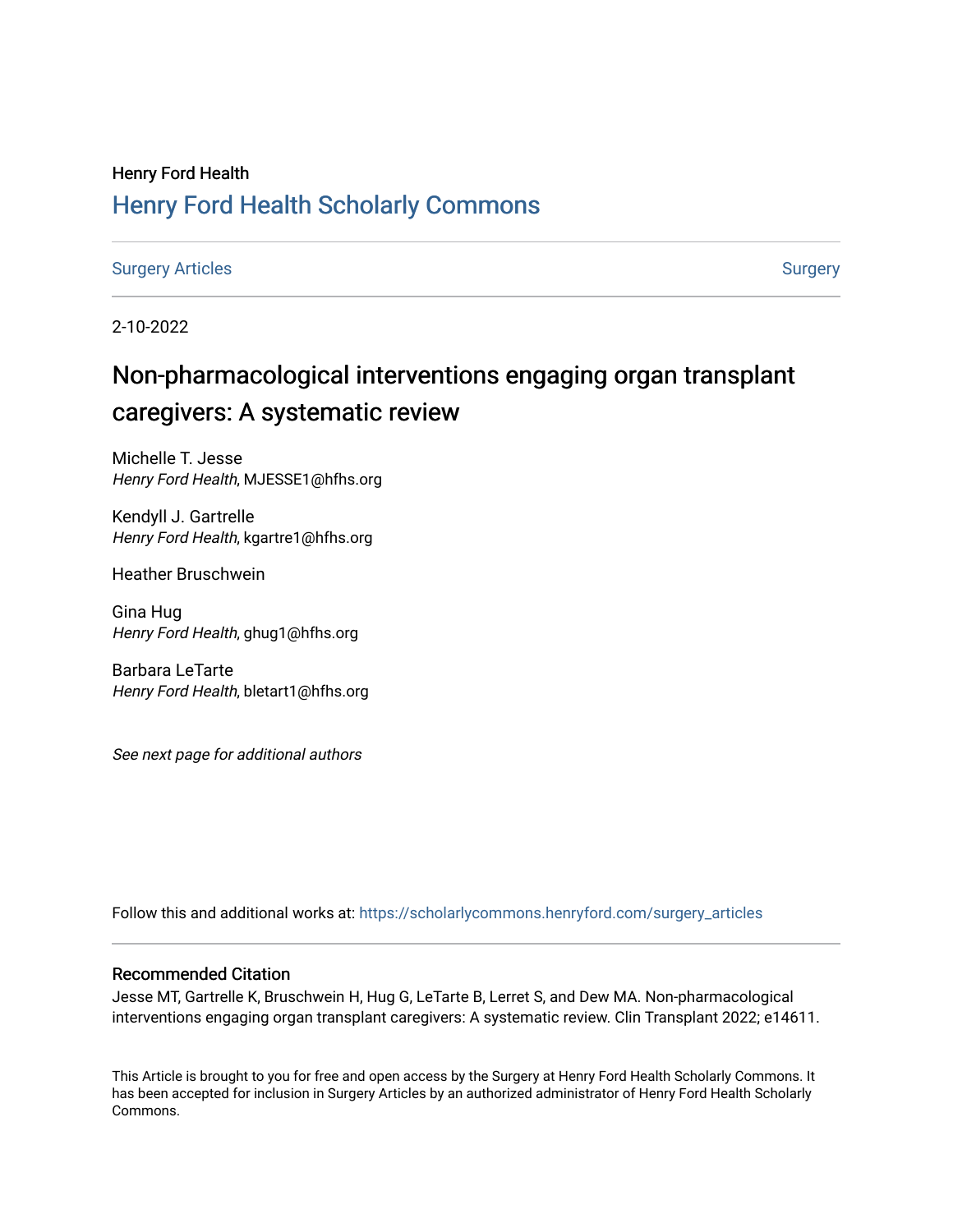# Authors

Michelle T. Jesse, Kendyll J. Gartrelle, Heather Bruschwein, Gina Hug, Barbara LeTarte, Stacee Lerret, and Mary A. Dew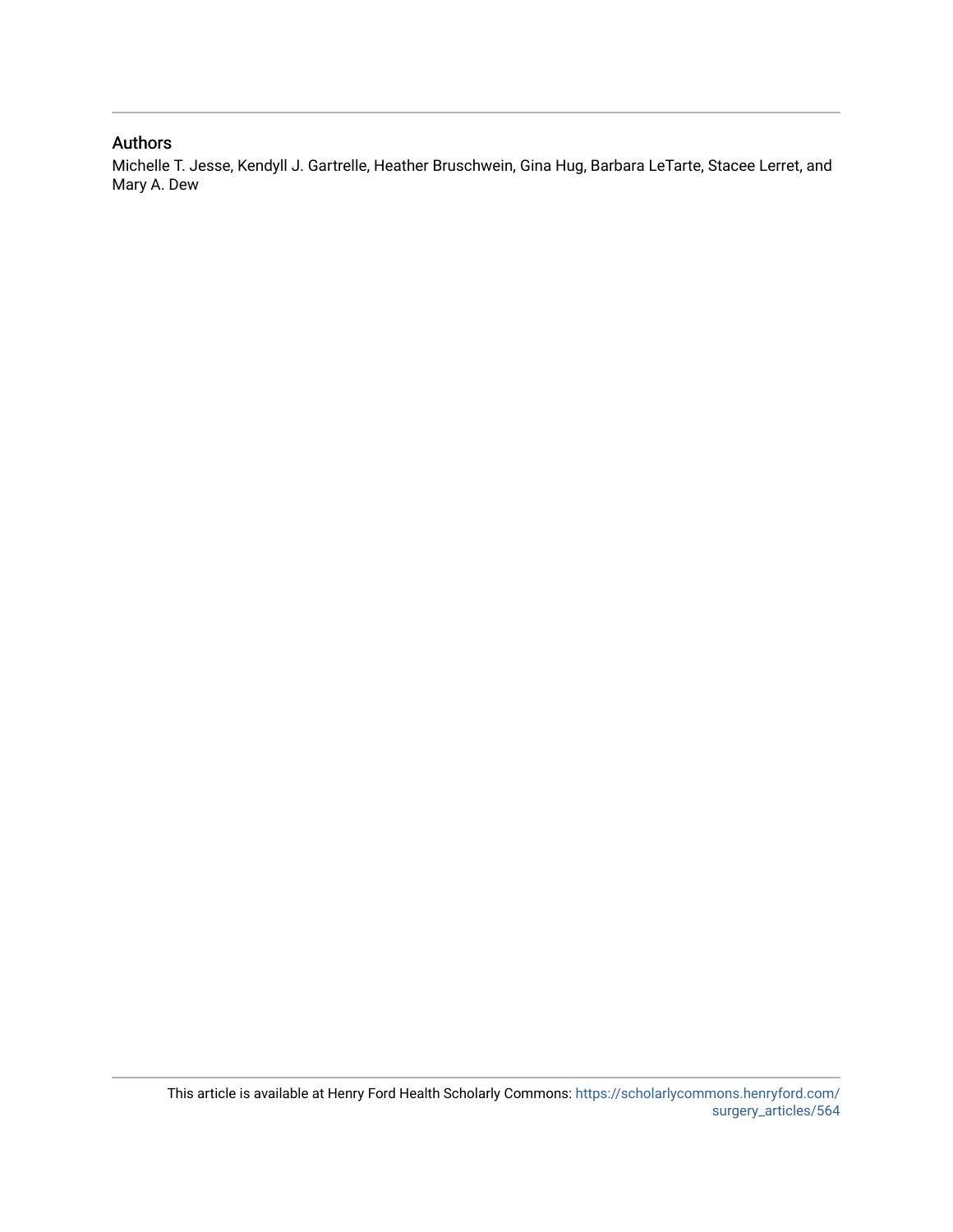# **REVIEW ARTICLE**



# **Non-pharmacological interventions engaging organ transplant caregivers: A systematic review**

**Michelle T. Jesse**<sup>1,2,3</sup>  $\bullet$  | **Kendyll Gartrelle<sup>1</sup> | Heather Bruschwein<sup>4</sup>**  $\bullet$  **| Gina Hug<sup>5</sup> | Barbara LeTarte<sup>5</sup> | Stacee Lerret<sup>6</sup> | Mary Amanda Dew<sup>7</sup>** 

<sup>1</sup> Transplant Institute, Henry Ford Health System, Detroit, Michigan, USA

<sup>2</sup> Center for Health Policy & Health Services Research, Henry Ford Health System, Detroit, Michigan, USA

<sup>3</sup> Academic Internal Medicine, Henry Ford Health System, Detroit, Michigan, USA

<sup>4</sup> Psychiatry and Neurobehavioral Sciences, University of Virginia School of Medicine, Charlottesville, Virginia, USA

<sup>5</sup> Sladen Library, Henry Ford Health System, Detroit, Michigan, USA

<sup>6</sup> Pediatric Gastroenterology, Hepatology and Nutrition, Medical College of Wisconsin, Milwaukee, Wisconsin, USA

<sup>7</sup> Department of Psychiatry, University of Pittsburgh School of Medicine and Medical Center, Pittsburgh, Pennsylvania, USA

#### **Correspondence**

Michelle T. Jesse, PhD, FAST, 2799 West Grand Boulevard, Detroit, MI 48202, USA. Email: [mjesse1@hfhs.org](mailto:mjesse1@hfhs.org)

#### **Abstract**

**Introduction:** Lay-caregivers in organ transplantation (to candidates, recipients, and donors) are essential to pre- and postoperative care, but report significant caregivingrelated stressors. This review aims to summarize studies testing nonpharmacological interventions aimed at improving organ transplant caregiver-reported outcomes.

**Methods:** In accordance with PRISMA, we conducted a systematic review (searched PubMed, Embase, Cochrane Central, PsycInfo, and CINAHL, no start-date restriction through 7/1/2021). Quality of comparative studies assessed by ROBS-2 or ROBINS.

**Results:** Twelve studies met inclusion. Study designs, interventions, and outcomes varied. Sample sizes were small across caregivers to adults (nine studies, five with caregiver samples ns≤50) and pediatric patients (three studies, caregiver samples ns≤16). Study designs included seven single-arm interventions, two prepost with comparison cohorts, and three randomized-controlled trials. Eight studies included transplantspecific education as the intervention, an interventional component, or as the comparison group. Outcomes included transplant specific knowledge, mental health, and intervention acceptability. Of the nine prepost caregiver assessments and/or comparison groups, four studies demonstrated no statistically significant intervention effects. **Conclusion:** Few interventions addressing the needs of organ transplant caregivers have been empirically evaluated. Existing interventions were well-received by caregivers. Given complexities of care in transplantation, research is needed evaluating interventions using rigorous trial methodology with adequate samples.

**KEYWORDS** education, mental health, quality of life (QOL)

# **1 INTRODUCTION**

For many patients with end-stage organ disease, organ transplantation provides an opportunity for extended survival and improved quality of life. $1-3$  However, the transplant process (from referral for evaluation to post-transplant) can contribute to a multitude of

burdens for the patients, families, and healthcare providers. Lay or informal caregivers, or individuals who provide support and/or resources although not under any contractual or financial obligation to do so (including partners, parents, adult children, and close friends; henceforth referred to as caregivers), undertake major responsibilities in supporting and assisting patients through the phases of

© 2022 John Wiley & Sons A/S. Published by John Wiley & Sons Ltd.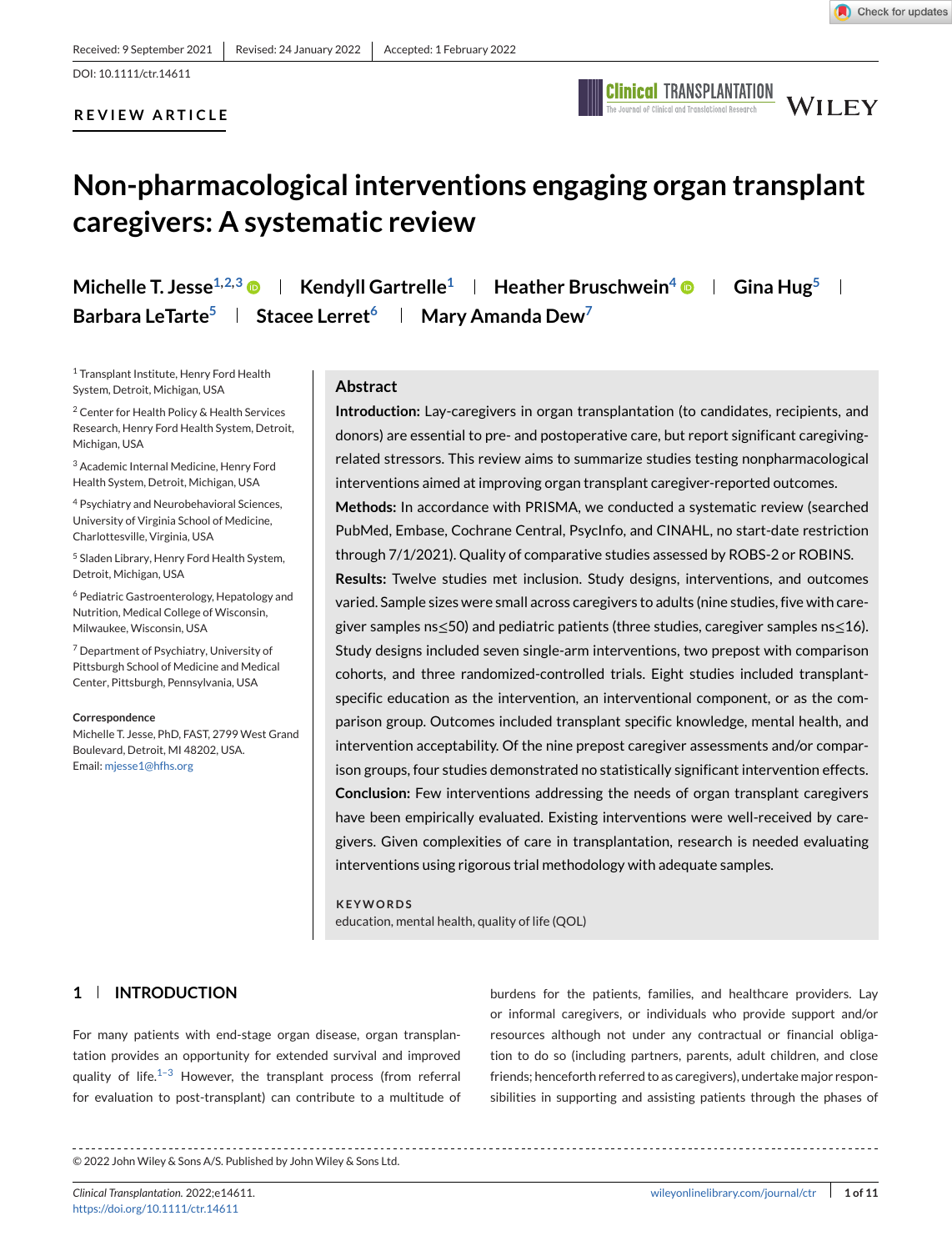transplantation. These responsibilities include assisting the patient in managing ongoing and changing medical demands, navigating complex healthcare systems and teams as well as other support networks, and helping the patient manage their emotional adjustment to end-stage organ disease and transplantation.<sup>4-6</sup>

In assuming these responsibilities, transplant caregivers also report significant stressors and caregiver-related burdens across multiple domains, including worry and concern about the patient's well-being, necessary lifestyle adjustments, financial burdens and sacrifices, and their own emotional well-being and quality of life.<sup>7-17</sup> Given the unique burdens in transplantation, caregivers may be at risk for developing clinically significant anxiety, depressive symptoms, and even posttraumatic stress responses. $18-21$  At the same time, many transplant caregivers also report psychological benefits and potential personal growth from their role as caregiver.  $15,22,23$  It is noteworthy that both negative and positive stress responses, such as burden and growth, can co-occur and are part of a complex, dynamic cognitive-emotional process in response to significant stressors. $24,25$  Given the challenges of caregiving in transplantation, important questions arise concerning how best to support transplant caregivers and whether interventions are effective at preventing or ameliorating the negative effects and encouraging positive outcomes.

Systematic reviews and meta-analyses on nonpharmacological interventions for caregivers to patients with other chronic diseases, such as cancer and dementia, suggest that multicomponent psychosocial interventions can reduce caregiver burden, and foster mental health and general well-being. $26-30$  For example, nonpharmacological dyadic interventions with caregivers and cancer patients have suggested significant positive effects for both caregiver and patient quality of life and relationship functioning.<sup>[31](#page-11-0)</sup> However, whether such strategies would be effective in transplantation caregivers is unclear; multiple authors note the need for targeted interventions for caregivers due to the differences across chronic diseases.  $32,33$  To our knowledge, there have been no prior efforts to summarize the evidence on nonpharmacological interventions with transplant caregivers. Therefore, we conducted a systematic review of the literature on nonpharmacological interventions where caregivers of organ transplant candidates, recipients, and/or donors participated in any element of the intervention. By conducting this review, we hope to summarize the findings on interventions engaging transplant caregivers and make recommendations regarding necessary next steps in developing and testing interventions.

# **2 MATERIALS AND METHODS**

This systematic review was conducted following Preferred Reporting Items for Systematic Reviews and Meta–Analyses (PRISMA) guidelines. $34$  Our group designed the protocol, but it was not preregistered.

#### **2.1 Population**

The population of interest included lay- or informal-caregivers to organ transplant patient populations. This included individuals  $\geq$ 18 years of age, identified as caregivers or primary support persons for adult or pediatric patients in any phase of the transplant process (evaluation, waitlist, recipient) or living donation (pre- or postdonation). For example, a report of an intervention with caregiver to patients with end-stage renal disease on dialysis but not undergoing evaluation for kidney transplant or listed for kidney transplant would be excluded. Whereas, if the patient population included individuals in the evaluation for transplant or listed, then the report would be included.

### **2.2 Interventions**

Studies evaluating nonpharmacological interventions were included if caregivers participated in or were included in the intervention. Although reports of interventions directed solely to transplant patients have also examined caregiver outcomes, these studies were excluded as they did not actively involve the caregiver in the intervention. $35$ Also, reports on development of interventions that utilized caregiver feedback to refine the intervention with no feasibility or pilot testing were excluded. All types of nonpharmacological interventions were eligible, including, for example, caregiver education, emotional support (e.g., support groups), respite/adult day care, psychotherapy, behavioral strategies to build skills, and multicomponent interventions encom-passing several of these strategies.<sup>[36](#page-11-0)</sup> We included any interventional study, with the goal of capturing all caregiver studies, regardless of inclusion of a control or comparison cohort. This included controlled trials, quasi-experimental, single-arm pilot studies, etc.

#### **2.3 Outcomes**

The primary outcomes for the systematic review included any caregiver-reported outcome measures including, but not limited to, caregiver quality of life (QOL), burden, benefit, knowledge of transplantation, and psychological symptoms or distress. We also explored patient-reported outcomes (e.g., patient health-related quality of life, patient knowledge of transplant) as we were interested in exploring potential dyadic interactions between the caregiver and patient as a result of an intervention.

#### **2.4 Search strategy**

A search was developed and performed by two librarians with expertise in systematic reviews (GH & BL). PubMed, Embase, PsycInfo, Cochrane Central Register of Controlled Trials (Central), and Cumulative Index to Nursing & Allied Health Literature (CINAHL) were searched for studies with no first date limitations through July 1, 2021. Specific search terms and strategies are provided in Supplemental Table A. Studies published in a language other than English were excluded. We excluded systematic reviews, meta-analyses, background articles, or literature reviews. Gray literature, including published abstracts in journals and from conference proceedings, was reviewed to ensure all possible content was explored: if a potentially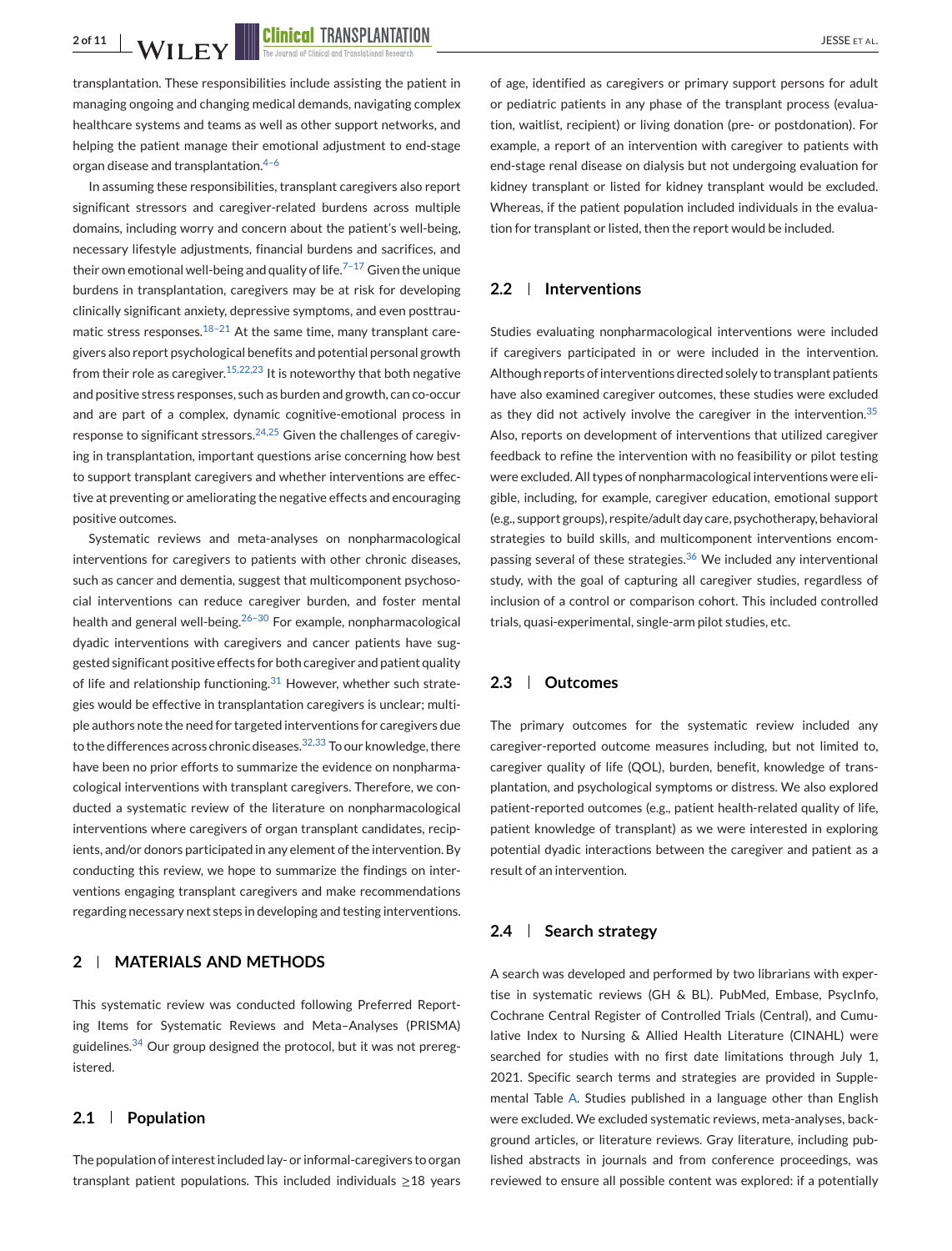eligible gray literature source was identified we first attempted to find a corresponding full-text article. If unsuccessful, we attempted to contact the authors by email. If no response was received within three weeks, the source was excluded.

#### **2.5 Abstract reviews and study selection**

Following extraction, all abstracts were entered into Rayyan QCRI $37$ for deduplication and review. Every abstract was reviewed for inclusion/exclusion by at least two authors (divided among and performed by MTJ, KG, SL, and HB) based upon title and abstract content. If reviewers agreed on inclusion, the abstract was retained for full article review. In the case of disagreements, either the majority decision was retained or if there was no majority, the title and abstract was sent to another coauthor for final decision/majority. Full data extraction from the final set of included articles was performed by one reviewer (KG) and verified by a second reviewer (MTJ). Any disagreements were discussed and, if needed, sent to a third reviewer for final decision.

### **2.6 Quality assessment of included studies**

Consistent with the recommendations outlined by the Cochrane Hand-book for Systematic Reviews, <sup>[38](#page-11-0)</sup> potential risk of bias was assessed for studies that included both an intervention and a comparator group. For randomized-controlled trials, we used the Cochrane Risk of Bias Version 2 (RoB 2).<sup>[39](#page-11-0)</sup> Risk of bias is measured across domains including biases in the randomization process, deviations from intended interventions, missing outcome data, outcome measurement, selection of reported results, and overall bias. Risk of bias is rated across each domain as low, some concerns, or high. For nonrandomized trials, we used the Risk of Bias in Non-Randomized Studies–Interventions  $(ROBINS-I).$ <sup>[40](#page-11-0)</sup> Risk of bias is measured across domains including baseline confounding, participant selection, classification of the intervention, deviations from intended interventions, missing outcome data, outcome measurement, selection of reported results, and overall bias. Risk of bias is rated across each domain as low, moderate, serious, or critical.[40](#page-11-0) Two authors (MTJ and KG) assessed the methodological quality of the studies. Any disagreements were discussed and, if needed, sent to a third reviewer for final decision.

### **3 RESULTS**

#### **3.1 Study selection**

The initial search identified 1426 studies, yielding 1346 unique references for title and abstract review (Figure [1\)](#page-5-0). Of these, 1245 studies did not meet inclusion criteria. Full-text reviews (or review of abstracts retained in order to contact the authors to determine if a full-text manuscript had been published), were conducted on the resulting 101 studies, yielding 12 studies $41-52$  for the systematic review.

#### **3.2 Study characteristics**

Table [1](#page-6-0) summarizes key features of the 12 included studies. All, excluding one,<sup>[49](#page-12-0)</sup> were conducted in the United States and published between 2004 and 2021. One study focused solely on caregivers $47$ and eleven studies engaged both caregivers and patients.<sup>41-46,48-52</sup> Across all 12 studies, a total of 742 caregivers (7.1% to pediatric patients) and 710 patients (7.4% pediatric) participated in the various interventions. Across studies reporting caregiver sex, 70.5% to 88% of caregivers were female. Nine studies focused on adult transplant populations $43-50,52$  and three on pediatric transplant populations.[41,42,50](#page-11-0) No studies were identified on caregiving in the context of living donation. The studies represented liver (n = 3),  $41,43,44$ heart (n = 2),<sup>[42,45](#page-11-0)</sup> lung (n = 2),<sup>[46,47](#page-12-0)</sup> kidney (n = 2),<sup>[49,52](#page-12-0)</sup> and com-bined (n = 3) transplant populations.<sup>[48,50,51](#page-12-0)</sup> Studies varied in the time point that interventions were delivered across the organ transplantation process, including delivered at the time of evaluation for listing  $(n = 2)$ , <sup>[48,49](#page-12-0)</sup> patients listed for and awaiting transplantation  $(n = 3)$ , 43, 44, 46 post-transplantation  $(n = 5)$ , 41, 42, 45, 50, 52 and cohorts that included both patients who were listed and those who had received a transplant ( $n = 2$ ).<sup>[47,51](#page-12-0)</sup> Race/ethnicity across studies, when reported, is provided in Supplemental Table B.

With respect to study design, most studies did not include a comparison or control group (prepost single arm or single-arm postassessment only  $n = 7$ ,  $41-43,47,48,50,51$  intervention and nonrandomized comparison cohort (n = 2),  $45,46$  and randomized controlled trials (n = 3),  $44,49,52$ A variety of nonpharmacological interventions were implemented and evaluated. Eight studies included transplant-specific education as the intervention (n = 4),<sup>41-43,48</sup> an interventional component (n = 1),<sup>[45](#page-12-0)</sup> the control/comparison group (n =  $1$ ),<sup>[44](#page-12-0)</sup> or compared two different approaches to education (both the intervention and comparator,  $n = 2$ ). <sup>[46,49](#page-12-0)</sup> Educational interventions varied in length and focus (outlined in Table [1\)](#page-6-0).[41–43,46,48,49](#page-11-0) Other types of intervention included mindfulness-based stress reduction ( $n = 2$ ),  $47,51$  multicomponent interventions comprised of both educational and therapeutic components (telephone delivered self-management training  $n = 1$ , online skillsbased workshops  $n = 1$ , and collaborative care model nursing education for self-management and self-efficacy  $n = 1$ ,  $44,45,52$  and a mobile phone app to assist parental caregivers and adolescents with medication adherence ( $n = 1$ ).<sup>[50](#page-12-0)</sup> Mode of intervention delivery was faceto-face/in-person sessions (n = 7),  $41-43,46,48,49,51$  telephone (n = 1),  $44$ the internet (with both synchronous and asynchronous components,  $n = 1$ , <sup>[45](#page-12-0)</sup> a DVD ( $n = 1$ ), <sup>[47](#page-12-0)</sup> a mobile app ( $n = 1$ ), <sup>[50](#page-12-0)</sup> and a combination of both face-to-face/in-person sessions and the internet via a WebChat  $(n = 1).52$  $(n = 1).52$ 

#### **3.3 Quality of evidence**

Five studies included an intervention and a comparator group and were reviewed for risk of bias. Bailey et al.,<sup>[44](#page-12-0)</sup> Kayler et al.,<sup>[49](#page-12-0)</sup> and Yan et al.<sup>[52](#page-12-0)</sup> were the only studies to perform a randomized controlled trial and be evaluated by the ROB 2 (Table [2\)](#page-9-0). For Bailey et al.,  $44$  the overall risk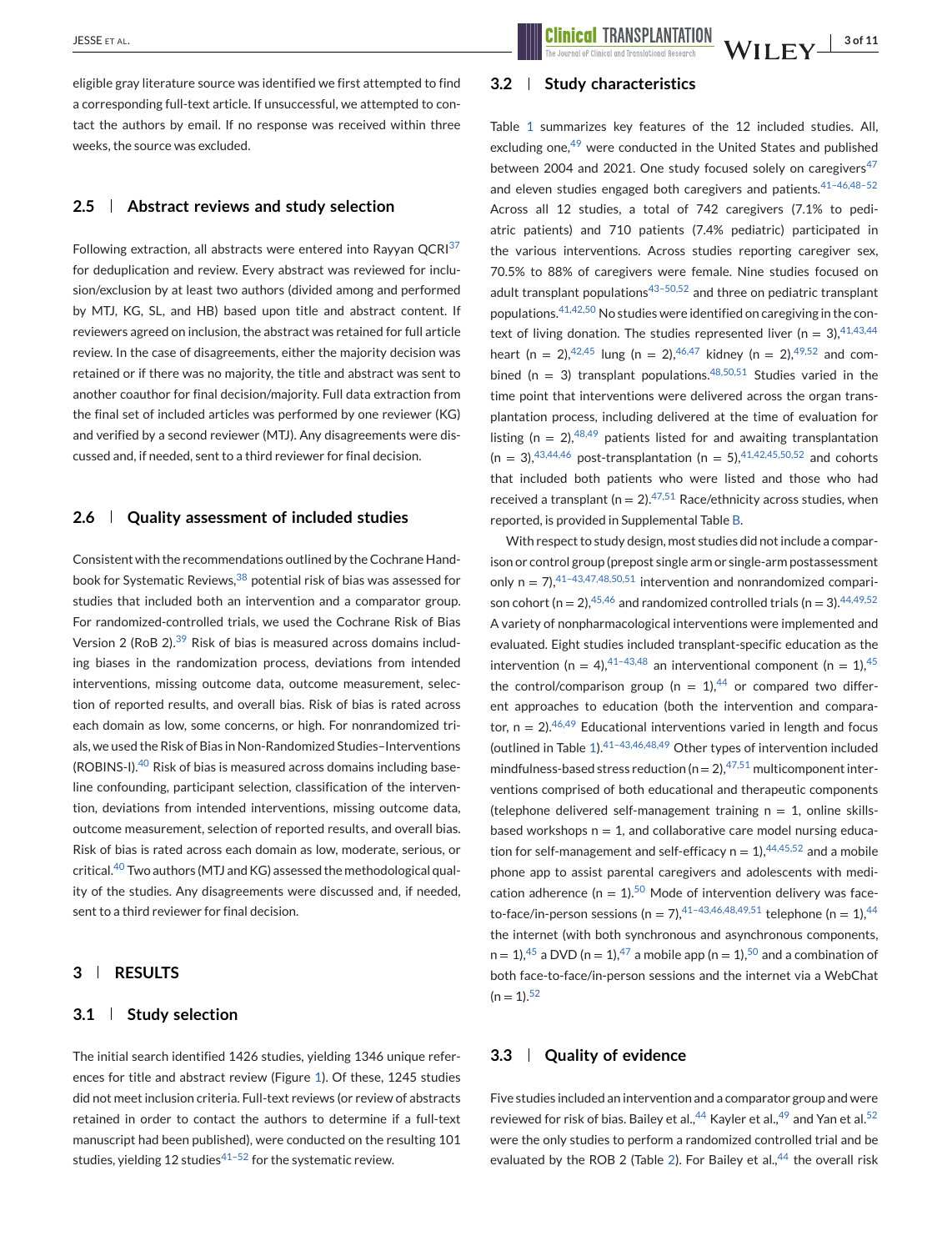# <span id="page-5-0"></span>**4 of 11 WILEY EXPORTED TRANSPLANTATION**



**FIGURE 1** PRISMA flow diagram of study selection

of bias determined to be high, which was largely due to participants were not blinded after study assignment and it was unclear whether there were deviations from trial context. Yan et al. $52$  was also determined to have high overall risk of bias, as there was a lack of information regarding the randomization process and a possibility of bias in the measurement of outcomes due to the knowledge of the intervention by the outcome assessors (participants). The overall risk of bias was determined to be high for Kayler et al. $49$  as well, which was mainly attributed to the measurement of results (test-retest bias), as well as the failure to report all results without clear justification. Dew et al.[45](#page-12-0) conducted a prepost intervention assessment and included a historical comparison group and Gerity et al. $46$  conducted a prepost quality improvement assessment compared to prepost assessment of standard education. Applying the ROBINS-I (Table [3\)](#page-9-0), the overall risk of bias for Dew et al. $45$  was rated as serious and for Gerity et al.<sup>[46](#page-12-0)</sup> critical. These risk-of-bias judgments were largely due to intervention participants being unblinded to study intervention, subjective self-report measurements administered by assessors, and authors did not report whether the assessors were aware of the interventions

the participants received. The remaining seven studies were singlearm studies with no comparison groups (not comparative effectiveness studies).

#### **3.4 Synthesis of study results**

A variety of caregiver-reported outcomes were assessed. Caregivers reported psychosocial outcomes included health-related quality of life (HrQOL), $45$  knowledge of transplant, $46,48,49$  mood/depressive symptoms, $45,51$  anxiety, $45,47,51$  perceived stress, $47,51$  uncertainty in caregiving roles,  $44$  self-efficacy,  $44,49$  mindfulness awareness,  $51$ resilience after stressful events,  $51$  and sleep quality.  $51$  Additional caregiver outcomes included liver-specific health literacy, $43$  kidney-specific health literacy, $52$  willingness toward different types of deceased kidney donor options, $49$  parental perception of child/adolescent preparedness for transition.<sup>[42](#page-11-0)</sup> caregiver perception of patient adherence, $45$  and usability and/or satisfaction with the interventions provided.[41,45,46,48–50](#page-11-0) Although two studies included measures of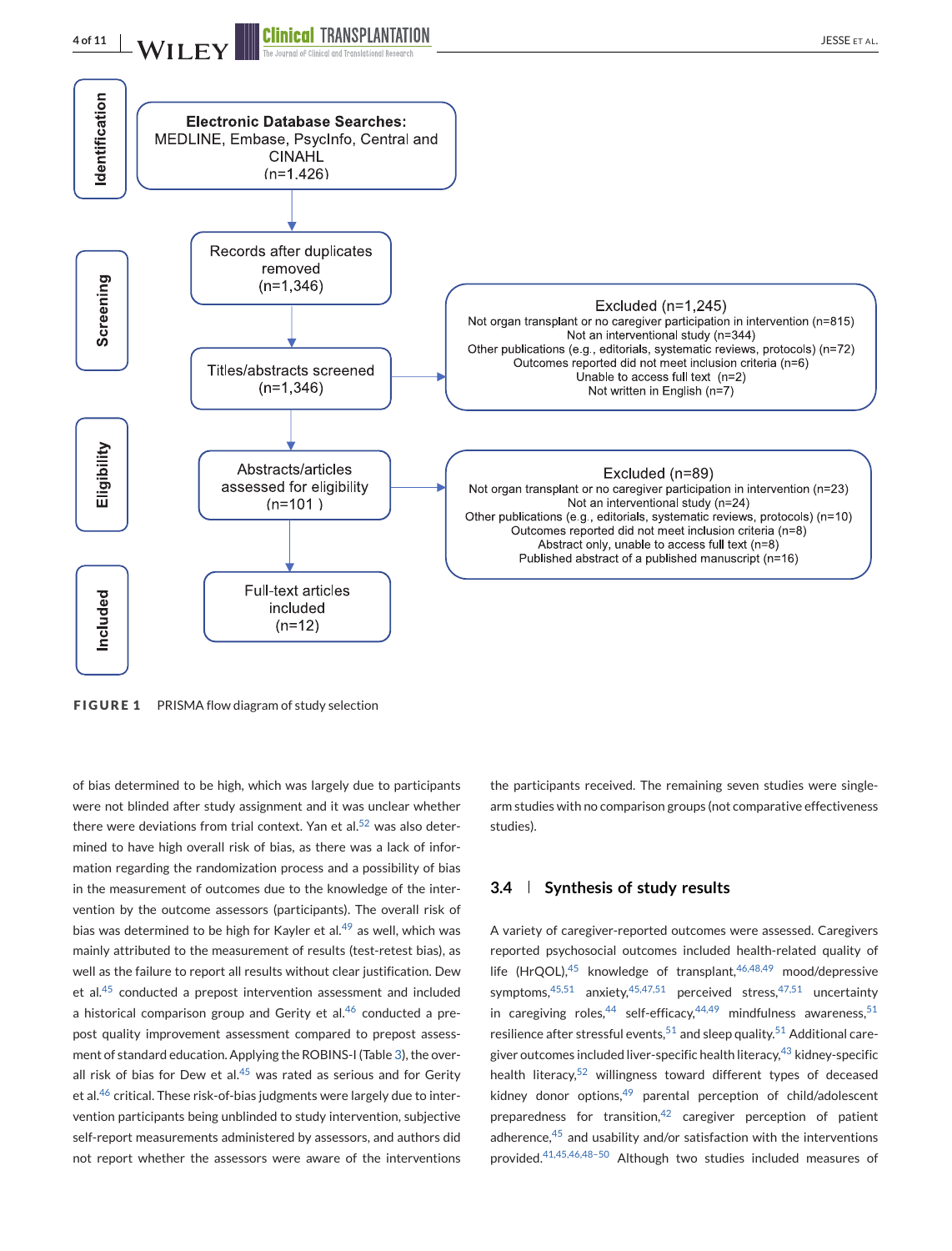<span id="page-6-0"></span>

# **TABLE 1** Characteristics of included studies

| <b>Author, Year</b>             | Design                                                                                 | <b>Sample Characteristics</b>                                                                                                                                                                                                        | Intervention and length                                                                                                                                                                                                                                                                                                                                                                                                                                                | <b>Summary of Caregiver Reported</b><br><b>Findings</b>                                                                                                                                                                                                                                                                                                                                                                                                                                                                                                                                                                      |
|---------------------------------|----------------------------------------------------------------------------------------|--------------------------------------------------------------------------------------------------------------------------------------------------------------------------------------------------------------------------------------|------------------------------------------------------------------------------------------------------------------------------------------------------------------------------------------------------------------------------------------------------------------------------------------------------------------------------------------------------------------------------------------------------------------------------------------------------------------------|------------------------------------------------------------------------------------------------------------------------------------------------------------------------------------------------------------------------------------------------------------------------------------------------------------------------------------------------------------------------------------------------------------------------------------------------------------------------------------------------------------------------------------------------------------------------------------------------------------------------------|
| Annunziato<br>et al.,<br>200841 | Pre-post, single arm<br>pilot study<br>(caregiver<br>assessment post-<br>intervention) | Caregivers ( $n = 16$ ) to<br>pediatric liver recipients<br>within 6 months<br>posttransplant ( $n = 20$ ,<br>mean patient age<br>$15.80 + 2.69$ ).                                                                                  | Four educational sessions<br>(face-to-face), length not<br>reported, first two sessions<br>taught by a transplant team<br>physician or nurse and second<br>two by a psychologist or<br>psychiatrist) facilitating<br>transition of healthcare<br>responsibilities from parent to<br>child.                                                                                                                                                                             | Approximately 3-months<br>post-education survey feedback:<br>• 70% reported children has tried to<br>take their medication as directed<br>because of education<br>• 90% reported trying to do things<br>discussed in education meetings<br>• 50% reported learning something<br>they did not know before about their<br>child's illness<br>50% reported learning something<br>they did not know before about their<br>child's treatment<br>• 70% reported they were more<br>comfortable feeling they know<br>enough to make decisions about<br>giving their children the<br>responsibility to take over their<br>medications |
| Anton et al.,<br>201942         | Retrospective chart<br>review of QI<br>project, with<br>pre-post surveys               | Caregivers ( $n = 12$ ) to<br>pediatric heart transplant<br>recipients ( $n = 12$ ; mean<br>age 17.42, range 16-22)                                                                                                                  | Two sets of 7 educational sessions<br>(2 hours each, face-to-face)<br>occurring over 2 years of clinical<br>care, one for patients and one for<br>caregivers.<br><b>Educational session content</b><br>derived from a focus group that<br>included pediatric heart<br>transplant patients and heart<br>transplant nurses, nurse<br>practitioners, physicians, social<br>workers, psychologists, child life<br>specialists, dieticians, and<br>pastoral care providers. | Pre- to post-intervention, no significant<br>changes in parental perception of<br>patient/child<br>• Readiness for transition<br>• Understanding of diagnosis<br>• Ability to navigate the health system                                                                                                                                                                                                                                                                                                                                                                                                                     |
| Bababekov<br>et al.,<br>201743  | Pre-post, single arm<br>pilot study                                                    | Caregivers ( $n = 48$ ) to adult<br>liver transplant candidates<br>$(n = 52)$                                                                                                                                                        | Routine transplant education<br>(face-to-face) via 42-slide<br>PowerPoint presentation<br>outlining aspects of liver disease<br>and the transplantation process.                                                                                                                                                                                                                                                                                                       | Pre- to post-intervention small, but<br>significant increase in caregiver<br><b>REALM-Liver scores</b>                                                                                                                                                                                                                                                                                                                                                                                                                                                                                                                       |
| Bailey et al.,<br>201744        | Randomized<br>controlled trial<br>(pre-post)<br>assessments<br>across groups)          | Caregivers to and adult liver<br>transplant candidates<br>across two conditions:<br>self-management<br>telephone ( $n = 56$<br>caregiver/candidate pairs)<br>and liver disease<br>education ( $n = 59$<br>caregiver/candidate pairs) | Self-management telephone<br>intervention (coping skills<br>training, symptom management<br>strategies) versus liver disease<br>education.<br>Both interventions delivered for<br>30-minutes weekly via the<br>telephone over 6-weeks.                                                                                                                                                                                                                                 | Pre- to 10- or 12-weeks<br>post-intervention, no significant mean<br>change differences between caregiver<br>groups on<br>• Perception of illness uncertainty<br>• Uncertainty management<br>• Caregiver self-efficacy to manage<br>patient symptoms<br>• Caregiver reaction to caregiving                                                                                                                                                                                                                                                                                                                                   |
| Dew et al.,<br>200445           | Pre-post design<br>with historical<br>comparison<br>group                              | Caregivers ( $n = 20$ ) to adult<br>heart transplant recipients<br>$(n = 24)$ , and historical<br>cohort caregivers ( $n = 20$ )<br>and heart recipients<br>$(n = 20)$                                                               | Multicomponent internet-based<br>intervention intended for weekly<br>use over a 4-month timeframe<br>(included both synchronous and<br>asynchronous components).                                                                                                                                                                                                                                                                                                       | 93% of caregivers reported website was<br>"very easy" to use.<br>Pre-to post-intervention, greater<br>caregiver website use<br>• Associated with significant reduction<br>caregiver anxiety and greater<br>improvement on role functioning<br>related to emotional factors<br>Not associated with changes in<br>caregiver anger-hostility or<br>depressive symptoms                                                                                                                                                                                                                                                          |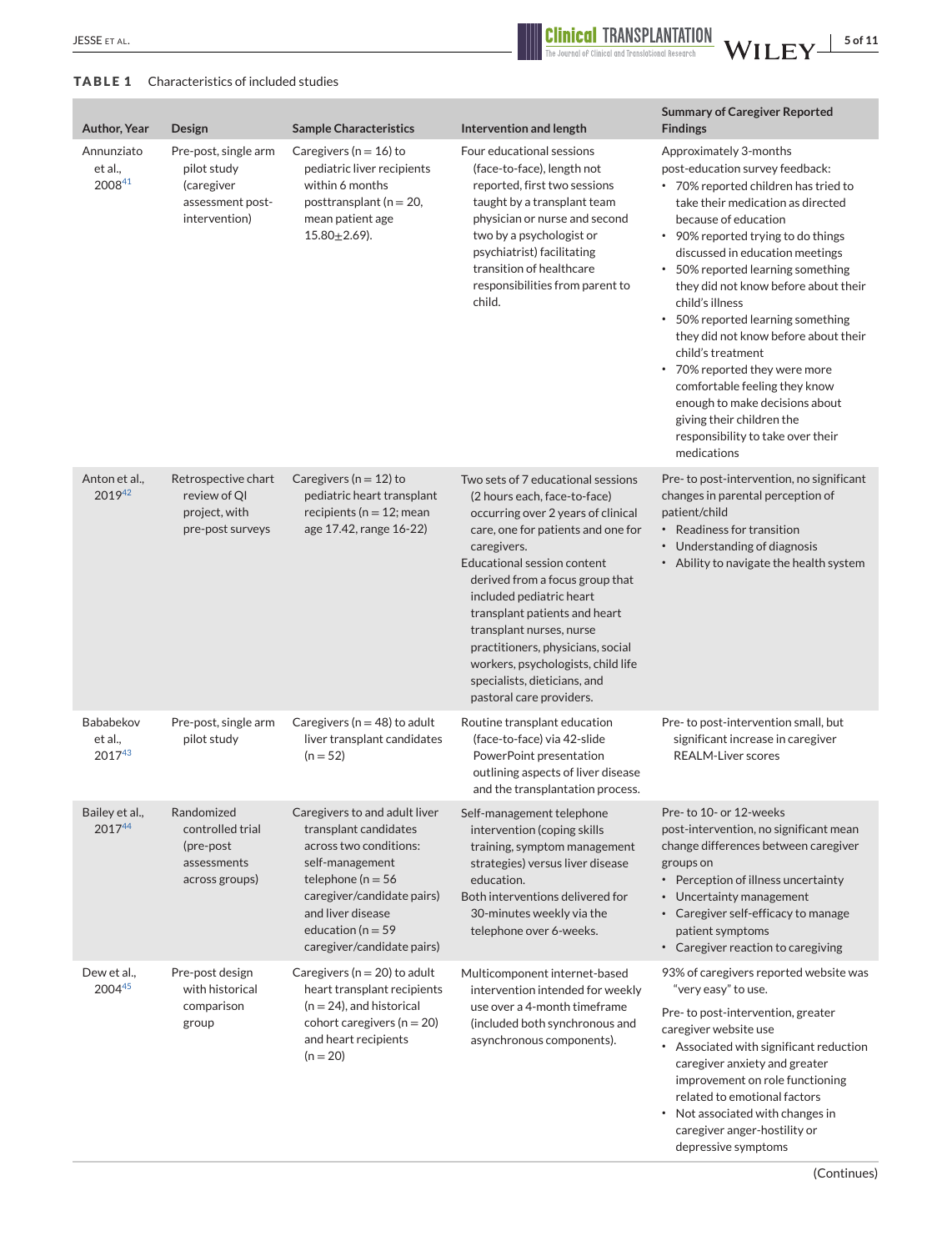

# **TABLE 1** (Continued)

| Author, Year             | Design                                                                                                                           | <b>Sample Characteristics</b>                                                                                                                                                                                                                                                                 | Intervention and length                                                                                                                                                                                                                                                                | <b>Summary of Caregiver Reported</b><br><b>Findings</b>                                                                                                                                                                                                                                                                                                                                                                                                                                                                                                                                                                                                           |
|--------------------------|----------------------------------------------------------------------------------------------------------------------------------|-----------------------------------------------------------------------------------------------------------------------------------------------------------------------------------------------------------------------------------------------------------------------------------------------|----------------------------------------------------------------------------------------------------------------------------------------------------------------------------------------------------------------------------------------------------------------------------------------|-------------------------------------------------------------------------------------------------------------------------------------------------------------------------------------------------------------------------------------------------------------------------------------------------------------------------------------------------------------------------------------------------------------------------------------------------------------------------------------------------------------------------------------------------------------------------------------------------------------------------------------------------------------------|
| Gerity et al.,<br>201846 | Pre-post QI project;<br>between-<br>subjects design<br>(compared to<br>historical control<br>receiving<br>standard<br>education) | Caregivers ( $n = 17$ enhanced<br>education, 19 standard<br>education) to adult lung<br>transplant candidates<br>$(n = 18$ enhanced<br>education, $n = 19$<br>standard)                                                                                                                       | Six face presentations (30-45<br>minutes each, face-to-face),<br>consisting of multiple<br>components (i.e., practice<br>demonstrations, videos, etc.)<br>compared to standard education.                                                                                              | Post-education, no significant<br>differences in knowledge between<br>enhanced versus standard education                                                                                                                                                                                                                                                                                                                                                                                                                                                                                                                                                          |
| Haines et al.,<br>201447 | Pre-post, single arm<br>pilot study                                                                                              | Caregivers of adult lung<br>transplant candidates or<br>recipients ( $n = 28$ to<br>recipients, $n = 2$ to<br>candidates)                                                                                                                                                                     | MBSR techniques explained via a<br>DVD, and the techniques were<br>intended to be performed for<br>5-15 minutes a day over four<br>weeks.                                                                                                                                              | Pre- to post-intervention, those who<br>watched the entire DVD (versus some<br>or none) reported<br>· Significant decreases in perceived<br>stress, state anxiety, and trait anxiety<br>• Those who watched only some or<br>none did not report significant<br>changes in perceived stress, state<br>anxiety, or trait anxiety                                                                                                                                                                                                                                                                                                                                    |
| Jesse et al.,<br>201648  | Post-education<br>survey                                                                                                         | Caregivers ( $n = 255$ ) to adult<br>transplant candidates<br>(liver $n = 112$ , kidney<br>$n = 94$ , pancreas $n = 2$ ,<br>$lung n = 1$ , liver/kidney<br>$n = 3$ , kidney/pancreas<br>$n = 3$ , and other $n = 2$ ), and<br>additional social supports<br>$(n = 351)$                       | One 3-hour transplant lifestyle<br>education session (face-to-face)<br>led by transplant recipients and<br>designed for patients<br>undergoing evaluation for<br>possible transplantation.                                                                                             | Post-education survey feedback:<br>• 92.2% reported adequate or not<br>enough time with the educational<br>session<br>• 94.1% reported information<br>presented was helpful or very helpful<br>in managing the transplant process<br>• 95.3% reported information<br>presented was understandable or<br>very understandable and easy to<br>follow<br>• 92.9% reported program met or<br>exceeded expectations<br>• 82.7% reported mostly or completely<br>confident they could navigate the<br>transplant process with the<br>information provided                                                                                                                |
| Kayler et al.,<br>202049 | Pilot randomized<br>parallel<br>controlled trial<br>(pre-post<br>assessment<br>between groups)                                   | Caregivers to adult kidney<br>transplant candidates<br>across two conditions:<br>animations and standard<br>transplant nurse<br>education ( $n = 36$<br>caregivers, $n = 42$<br>patients) and standard<br>transplant nurse<br>education alone ( $n = 28$<br>caregivers, $n = 38$<br>patients) | Two animation videos (2.16-minute<br>video about KDPI and<br>2.05-minute video about IRD)<br>and standard transplant nurse<br>education versus the standard<br>transplant nurse education<br>alone. Standard transplant nurse<br>education included fact sheets<br>about KDPI and IRD. | Pre- to immediate post-intervention<br>surveys reported no significant<br>differences between groups in regard<br>to caregiver knowledge of IRD/KDPI,<br>self-efficacy, and IRD/KDPI<br>willingness<br>Post-animation video survey feedback,<br>% responses Agree/Strongly Agree:<br>* 100% comfortable using videos; 92%<br>videos acceptable to people of their<br>race/culture; 97% credible; 100%<br>easy to watch; 100% easy to<br>understand; 100% clear; 97%<br>interesting; 97% helps them make<br>better decisions; 69% increased<br>transplant interest; 100% would<br>refer videos to a friend; and 97%<br>would use videos like this in the<br>future |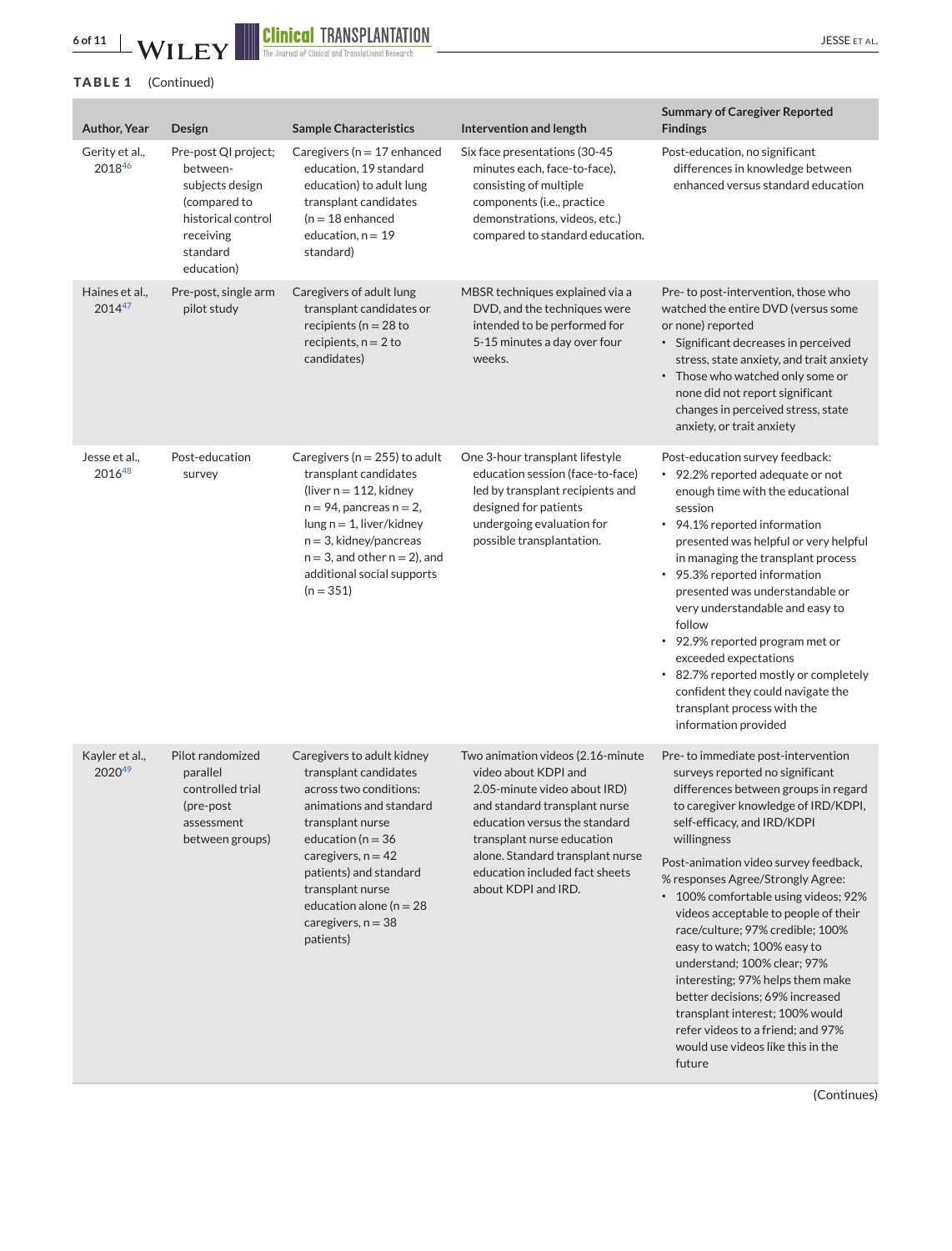

#### **TABLE 1** (Continued)

| Author, Year                            | Design                                                                                        | <b>Sample Characteristics</b>                                                                                                                                                                                                                                                    | Intervention and length                                                                                                                                                                                                                                        | <b>Summary of Caregiver Reported</b><br><b>Findings</b>                                                                                                                                                                                                                                                                                                                          |
|-----------------------------------------|-----------------------------------------------------------------------------------------------|----------------------------------------------------------------------------------------------------------------------------------------------------------------------------------------------------------------------------------------------------------------------------------|----------------------------------------------------------------------------------------------------------------------------------------------------------------------------------------------------------------------------------------------------------------|----------------------------------------------------------------------------------------------------------------------------------------------------------------------------------------------------------------------------------------------------------------------------------------------------------------------------------------------------------------------------------|
| Shellmer<br>et al<br>2016 <sup>50</sup> | Post-field test<br>survey/feedback                                                            | Parental caregivers ( $n = 9$ ) to<br>adolescent organ<br>transplant recipients (liver<br>$n = 4$ , heart $n = 2$ , lung = 1;<br>age range 11-18)                                                                                                                                | Three usability sessions<br>(face-to-face) and a 6-week field<br>test intended to create and<br>refine the multi-component Teen<br>Pocket PATH, a mobile health<br>application to assist adolescent<br>transplant recipients with<br>adherence to medications. | Caregivers reported satisfaction with<br>the prototype, no difficulties with app<br>set-up, and found it useful (no formal<br>analyses provided)                                                                                                                                                                                                                                 |
| Stonnington<br>et al.,<br>201651        | Pre-post, single arm<br>pilot study                                                           | Caregivers ( $n = 5$ to a<br>candidate, $n = 13$ to a<br>recipient) to adult<br>transplant candidates<br>(heart $n = 6$ , bone marrow<br>$n = 3$ , liver $n = 1$ ) and<br>recipients (heart $n = 10$ ,<br>liver $n = 5$ , kidney/<br>pancreas $n = 4$ , bone<br>marrow $n = 1$ ) | Six sessions (face-to-face) of a<br>multi-component MBSR class<br>(yoga, mindfulness practice, etc.)<br>led by a SMART-trained<br>facilitator, psychologist, and<br>yoga instructor conducted over<br>6-weeks.                                                 | Pre- to 6-week post-intervention:<br>• Significant reductions in caregiver<br>perceived stress<br>• No significant changes in caregiver<br>depression, emotional resilience,<br>anxiety, sleep quality, positive or<br>negative affect, mindfulness, or<br><b>HrQOL</b>                                                                                                          |
| Yan et al<br>202152                     | Randomized<br>controlled trial<br>(pre-post)<br>assessment with<br>retrospective<br>analysis) | Caregivers to adult kidney<br>transplant recipients<br>across two conditions;<br>conventional nursing<br>$(n = 36)$ or collaborative<br>care model ( $n = 37$ )                                                                                                                  | Implementation of the CCM<br>conducted by an established<br>collaborative nursing team<br>(attending physician, primary<br>nurse, the patient, and the<br>patient's family members) over<br>three months compared to<br>conventional nursing care              | Caregiver in the CCM group displayed<br>higher health literacy (measure<br>created by the authors for the<br>purpose of the study) at the time of<br>discharge compared to caregivers in<br>the conventional nursing group.<br>However, no pre-intervention/<br>baseline assessment of health literacy<br>was performed to determine whether<br>there were baseline differences. |

*Note*. HrQOL = health-related quality of life, MBSR = Mindfulness-Based Stress Reduction, NR = not reported, QI = quality improvement, REALM = Rapid Estimate of Adult Literacy in Medicine, SMART = Stress Management and Resilience Training, CCM = Collaborative Care Model, KDPI = kidney donor profile  $index$ ,  $IRD = increased risk donor$ .

\*Whether caregiver was to a candidate or recipient reported in supplemental table. Did not report type of transplant by caregiver, recruitment rate, or why different sample sizes across caregivers and patients.

perceived stress, no studies included a specific measure of perceived caregiver burden (e.g., Zarit Burden Interview,<sup>[53](#page-12-0)</sup> Caregiver Burden Inventory<sup>54</sup>). Of the 10 studies that included within (prepost assessment) or between (intervention/comparison) group comparisons (not including studies with single-arm post assessment only  $n = 2$ ),  $48,50$  four studies did not find significant effects from the intervention.<sup>[42,44,46,49](#page-11-0)</sup> However, two of these studies may have been underpowered (caregiver intervention samples ns 
subsection  $3.444$  Kayler et al.<sup>[49](#page-12-0)</sup> randomized kidney transplant candidates and their caregivers to either deceased kidney donor options educational animations with standard nurse discussion or standard nurse discussion alone. Results showed no significant differences between the intervention and control groups on caregiver knowledge or willingness toward different types of deceased donor kidney options (increased risk donor or IRD and kidney donor profile index or KDPI), as well as self-efficacy.<sup>[49](#page-12-0)</sup> Bailey et al.<sup>[44](#page-12-0)</sup> randomized liver transplant candidate-caregiver dyads to a telephone self-management condition versus education about liver disease. No significant differences were identified at 10 and 12-weeks post baseline on caregiver uncertainty, management of feelings of uncertainty, or self-efficacy.<sup>[44](#page-12-0)</sup> Alternatively, brief mindfulness-based interventions displayed small but significant reductions in perceived stress, but not depressed mood, sleep quality or HrQOL (albeit relatively small samples, caregiver  $ns \leq 30$ ).<sup>[47,51](#page-12-0)</sup> In another study, caregivers who participated in a 4-month multicomponent internet-based intervention that included online stress management workshops, discussion groups, electronic access to transplant providers (asynchronous), and general transplant-related educational information were compared to a retrospective cohort. Caregivers in the intervention group had reduced pre to postintervention anxiety and anger-hostility symptoms but no significant change in depressive symptoms.<sup>[45](#page-12-0)</sup> Another study engaging both kidney transplant recipients and their caregivers in a nurse-led collaborative care model (CCM) showed significantly higher levels of kidney-specific health literacy among the observational group that received CCM compared to the control group.<sup>[52](#page-12-0)</sup> Of note, despite eleven of the included twelve studies engaging both patients and caregivers (with dyads frequently reporting on the same or similar outcomes), no analyses were performed examining dyadic outcomes (e.g., actor-partner interdependence).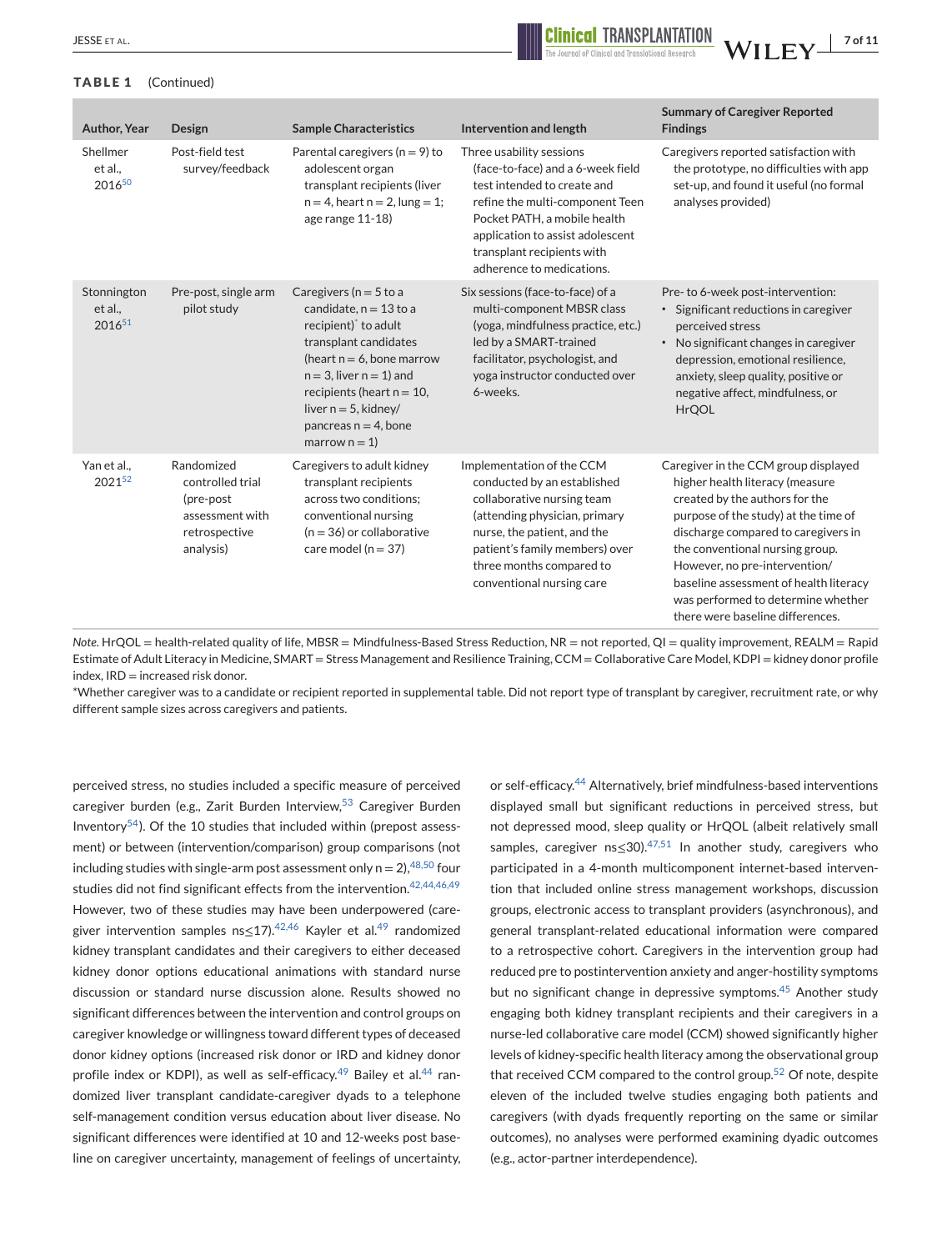<span id="page-9-0"></span>**8 of 11 JAILER SEPTAL CONTROLLER SET AL.** 

#### **TABLE 2** Risk of bias according to Cochrane ROB 2



**TABLE 3** Risk of bias according to the ROBINS-I

|                                                                                                                | Confounding | Participant<br><b>Selection</b> | <b>Classification</b><br>of Intervention | <b>Intervention</b><br>deviations | <b>Missing</b><br>data | <b>Outcomes</b><br>measurement | Selection of<br>reported<br>results | Overall<br><b>Bias</b> |
|----------------------------------------------------------------------------------------------------------------|-------------|---------------------------------|------------------------------------------|-----------------------------------|------------------------|--------------------------------|-------------------------------------|------------------------|
| Dew et al., 2004                                                                                               | M           |                                 |                                          | M                                 | м                      |                                |                                     | S                      |
| Gerity et al.,<br>2018                                                                                         |             |                                 |                                          |                                   | M                      |                                |                                     |                        |
| $_{\text{Kev}}$ L = Low Risk. $M = \text{Modern}$ Risk. $S = \text{Serious Risk}$ . $C = \text{Critical Risk}$ |             |                                 |                                          |                                   |                        |                                |                                     |                        |

# **4 DISCUSSION**

The objective of this systematic review was to summarize the studies implementing nonpharmacological interventions involving caregivers for pediatric and adult organ transplant patient populations. We identified 12 studies that met inclusion criteria: nine focused on caregivers to adults and three on caregivers to pediatric organ transplant patients. While this review identified important work on the development of interventions, few interventions have moved beyond the single-arm pilot stage. The overall findings reflect the need for further research on identifying caregiver-prioritized outcomes and interventions to address the needs of organ transplant caregiver groups.

We were surprised to find only three pediatric caregiver interventions (with a total of 43 caregivers and 41 pediatric patients) in the published literature. Parents of pediatric organ transplant recipients report similar stressors as caregivers of adult recipients including worry about medical-related complications, balancing child's med-ical care with family routine, and role strain.<sup>[6,55](#page-11-0)</sup> However, challenges parents encounter caring for a child in need of a transplant are likely contextually different from caring for adult populations. Family selfmanagement interventions supporting the parent after transplant is an opportunity to improve caregiver quality of life<sup>[56](#page-12-0)</sup> and may provide insight for the adult caregiver population. Additionally, no studies were identified on caregivers to living donors. While care-related needs of living donors may be more time-limited, there are still educational and other needs associated with caregiving in the context of living dona-tion that may require further consideration.<sup>[57](#page-12-0)</sup> There was also only one study performed outside of the United States. $52$  Caregiving related demands in organ transplantation may vary across countries, as cultural expectations and available resources (e.g., financial support such as paid leave) can also vary. Although the findings of this study are largely limited to the US, adapting interventions to be culturally appropriate and testing in relevant populations is a suitable future step.

Provision of education is a requirement for informed consent, a standard element of discharge education after transplant, and desired by both patients and caregivers.<sup>[58,59](#page-12-0)</sup> Most studies implemented either an educational intervention alone or education in addition to another intervention. However, given methodological limitations and the variability across educational content, duration (ranging from one 45-minute session to seven two-hour sessions over two years), timing of provision (e.g., pretransplant, post-transplant), and format (e.g., in person, in groups), further research is needed to understand the most impactful approach to education on outcomes of interest. It is worth noting that meta-analytic data from caregivers to other chronic disease populations suggests education, when provided as the only interventional component, is associated with significant effects of moderate size on caregiver burden but no significant effects on depression or anxiety. $27-30$  Meta-analytic data also suggests the provision of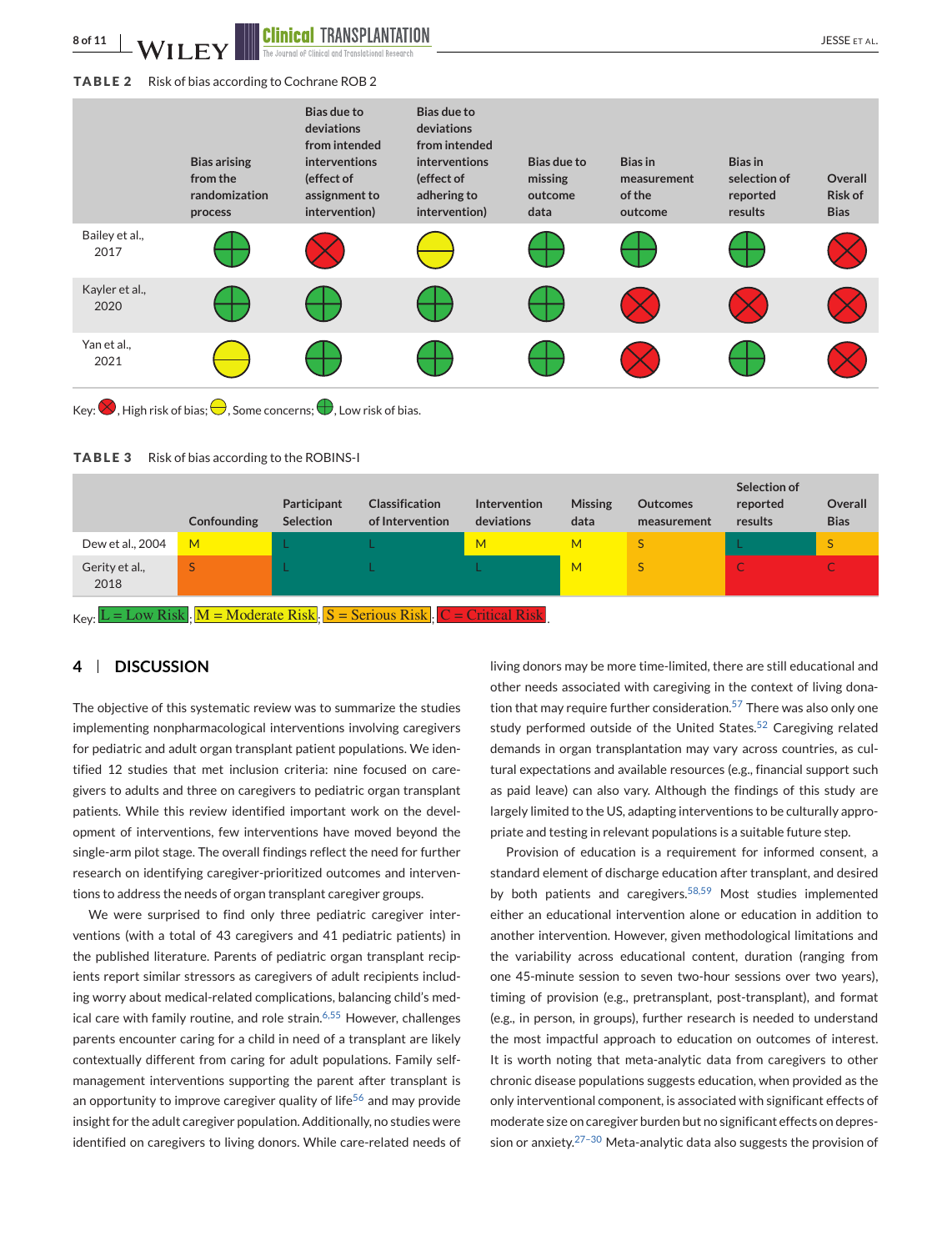education may have a synergistic effect within multicomponent inter-ventions on depression and anxiety.<sup>[29,30](#page-11-0)</sup> However, the most efficacious combination of treatments is not yet known and warrants further examination. Rigorous and systematic research applying contemporary learning theories is a needed next step to determine if education is impactful on targeted outcomes of interest. As no published studies at the time of this review specifically explored caregiver perceived burden as an outcome, this is an opportunity for future research to explore.

While no studies examined interventional effects on perceived benefits of caregiving, one study included resilience as a strength-based factor.<sup>[51](#page-12-0)</sup> While there is little consensus on the specific definition of resilience, it has been described as both an adaptive coping strategy and a trait characteristic.<sup>[60,61](#page-12-0)</sup> A pilot study examining brief mindfulness did not result in significant pre to postintervention caregiver reported resilience.<sup>[51](#page-12-0)</sup> However, the study was possibly underpowered (n = 15). Therefore, future interventions focused on facilitating resilience may be worthwhile as there is evidence from other lay-caregiver populations that resilience is associated with positive outcomes including better caregiver quality of life, general health, and lower depressive symptoms.[62,63](#page-12-0)

Due to the small number of studies, variability across interventions, and methodological limitations (e.g., lack of randomization, no comparison cohorts, small sample sizes), clear clinical recommendations are limited at this time. However, much can be gleaned from these studies. First, importantly, caregivers provided positive feedback when asked about usefulness, appropriateness, and satisfaction across interventions. These are important factors when designing interventions to ensure future uptake, engagement, and sustainability. Second, although further research is warranted, mindfulness-based stress reduction and multicomponent interventions may have the potential to be effective in reducing transplant caregiver reported stress.

There were limitations to our systematic literature review. First, several of our inclusion criteria were intentionally broad (i.e., no date restrictions, all solid organs and stages of transplantation, adult and pediatric transplant populations, inclusion of non-RCT methodologies) in order to include all studies that focused on nonpharmacological interventions for caregivers of solid organ transplant patients. Even after applying our broad inclusion criteria, only 12 studies were included for final review. Also, only one study identified was performed outside of the USA. $52$  Since our prereview protocols did not exclude studies performed outside of the USA, as we expected to find several, we decided to retain this study in the final report. However, caution should be made in making comparisons of interventions and potential intervention effects across countries and cultures. Alternatively, excluding studies published in languages other than English may have excluded internationally published interventions beyond the one that was included in our review. Another limitation to our systematic review was the clear heterogeneity across the 12 studies. As discussed earlier, there were major differences among the reviewed studies in regard to the designs and methodology of the studies, the interventions of interest, the selected outcomes measured, and the populations (e.g., the organ of interest, adult vs pediatric transplantation, the stage of transplantation). Lastly, given that the majority of included studies were

<span id="page-10-0"></span>JESSE ET AL. **19 of 11 Clinical TRANSPLANTATION WILEY** 

single-arm studies, many with small sample sizes, future interventional research should consider controlled trial methods.

# **5 CONCLUSION**

There are several important conclusions from this systematic review. First, this review shows that interventions targeting caregivers of organ transplant populations have been far less examined than other chronic disease populations (e.g., cancer, Alzheimer's<sup>27-33</sup>), despite evidence of being significantly impacted by caregiving. As such, considerably more interventional research is needed for lay-caregivers of organ transplant patient populations. As we have emphasized throughout this review, caregivers play a huge role in the transplantation process but are also impacted by their role.<sup> $7-23$ </sup> As such, it is crucial for future interventional studies to address targeted psychosocial outcomes in transplant caregivers. However, research is needed identifying caregiver-reported priorities in outcomes, which will significantly aid in the design and focus of future interventions. An additional question is whether interventions that engage caregivers also have an impact on patient outcomes. Interventional research with controlledtrial methods is a necessary future step.

#### **CONFLICTS OF INTEREST**

The authors declare no conflicts of interest.

#### **AUTHOR CONTRIBUTION**

MTJ and KG conceived of the study, participated in the research design, article selection and review, and writing of the manuscript.

GH and BL developed and performed the systematic review search and critically reviewed the manuscript.

HG and SL participated in the research design, article selection, and critical review of the manuscript.

MAD participated in the research design, article review, and critical review of the manuscript.

Data sharing is not applicable to this article, as no new data were created or analyzed in this study. However, relevant syntax to replicate search methods are included in supplemental materials.

#### **DATA AVAILABILITY STATEMENT**

Data sharing is not applicable to this article as no new data were created or analyzed in this study. However, relevant syntax to replicate search methods are included in supplemental materials.

### **ORCID**

# *Michelle T. Jesse* **b** <https://orcid.org/0000-0003-0847-0368> *Heather Bruschwein* <https://orcid.org/0000-0003-1180-5149>

### **REFERENCES**

1. Joshi SA, Almeida N, Almeida A. Assessment of the perceived quality of life of successful kidney transplant recipients and their donors preand post-transplantation. *Transplant Proc*. 2013;45:1435-1437.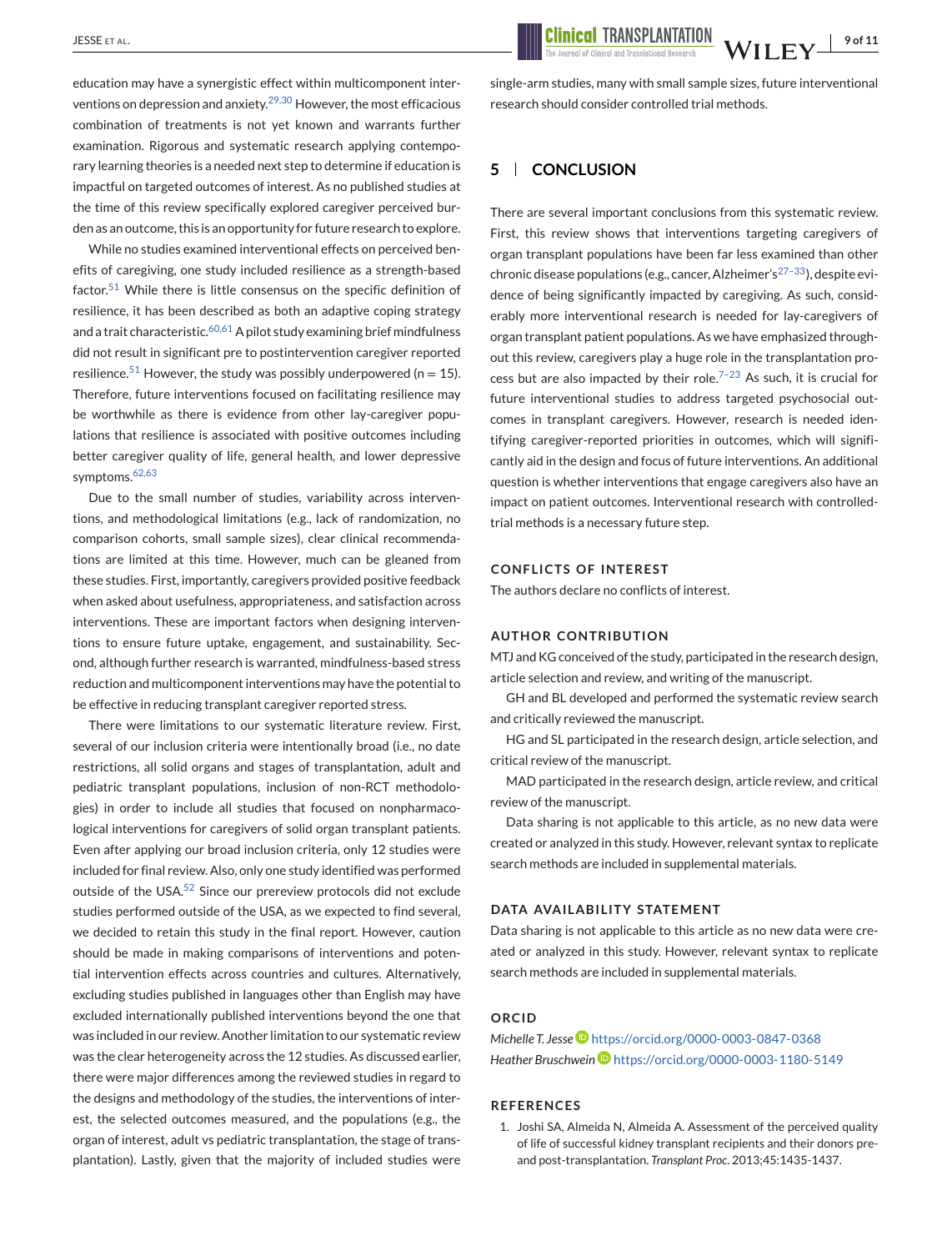<span id="page-11-0"></span>**10 of 11 J I I I I Clinical TRANSPLANTATION** 

- 2. Neovius M, Jacobson SH, Eriksson JK, Elinder CG, Hylander B. Mortality in chronic kidney disease and renal replacement therapy: a population-based cohort study. *BMJ Open*. 2014;4:e004251.
- 3. Tonelli M, Wiebe N, Knoll G, et al. Systematic review: kidney transplantation compared with dialysis in clinically relevant outcomes. *Am J Transplant*. 2011;11:2093-2109.
- 4. Beckmann S, Künzler-Heule P, Biotti B, Spirig R. Mastering Together the Highs and Lows: patients' and Caregivers' Perceptions of Self-Management in the Course of Liver Transplantation. *Prog Transplant*. 2016;26:215-223.
- 5. Green A, Meaux J, Huett A, Ainley K. Constantly responsible, constantly worried, constantly blessed: parenting after pediatric heart transplant. *Prog Transplant*. 2009;19:122-127.
- 6. Lerret SM, Johnson NL, Haglund KA. Parents' perspectives on caring for children after solid organ transplant. *J Spec Pediatr Nurs*. 2017:22. PMID: 28371009. <https://doi.org/10.1111/jspn.12178>
- 7. Boulware LE, Hill-Briggs F, Kraus ES, et al. Identifying and addressing barriers to African American and non-African American families' discussions about preemptive living related kidney transplantation. *Prog Transplant*. 2011;21:97-104. quiz 105.
- 8. Rodrigue JR, Dimitri N, Reed A, et al. Spouse caregivers of kidney transplant patients: quality of life and psychosocial outcomes. *Prog Transplant*. 2010;20:335-342. quiz 343.
- 9. Miyazaki ET, Dos Santos R Jr, Miyazaki MC, et al. Patients on the waiting list for liver transplantation: caregiver burden and stress. *Liver Transpl*. 2010;16:1164-1168.
- 10. Xu J, Adeboyejo O, Wagley E, et al. Daily burdens of recipients and family caregivers after lung transplant. *Prog Transplant*. 2012;22:41- 47. quiz 48.
- 11. Kaan A, Young QR, Cockell S, Mackay M. Emotional experiences of caregivers of patients with a ventricular assist device. *Prog Transplant*. 2010;20:142-147.
- 12. Kirkpatrick JN, Kellom K, Hull SC, et al. Caregivers and Left Ventricular Assist Devices as a Destination, Not a Journey. *J Card Fail*. 2015;21:806-815.
- 13. Baker K, Flattery M, Salyer J, Haugh KH, Maltby M. Caregiving for patients requiring left ventricular assistance device support. *Heart Lung*. 2010;39:196-200.
- 14. Rodrigue JR, Dimitri N, Reed A, Antonellis T, Hanto DW, Curry M. Quality of life and psychosocial functioning of spouse/partner caregivers before and after liver transplantation. *Clin Transplant*. 2011;25:239-247.
- 15. Meltzer LJ, Rodrigue JR. Psychological distress in caregivers of liver and lung transplant candidates. *J Clin Psychol Med Settings*. 2001;8:173- 180.
- 16. Kurz JM. Vulnerability of well spouses involved in lung transplantation. *Journal of Family Nursing*. 2002;8:353-370.
- 17. Pol SJ, Snyder J, Anthony SJ. "Tremendous financial burden": crowdfunding for organ transplantation costs in Canada. *PLoS One*. 2019;14:e0226686.
- 18. Bolkhir A, Loiselle MM, Evon DM, Hayashi PH. Depression in primary caregivers of patients listed for liver or kidney transplantation. *Prog Transplant*. 2007;17:193-198.
- 19. Ingerski LM, Shaw K, Gray WN, Janicke DM. A pilot study comparing traumatic stress symptoms by child and parent report across pediatric chronic illness groups. *J Dev Behav Pediatr*. 2010;31:713-719.
- 20. Goetzinger AM, Blumenthal JA, O'Hayer CV, et al. Stress and coping in caregivers of patients awaiting solid organ transplantation. *Clin Transplant*. 2012;26:97-104.
- 21. Holtzman S, Abbey SE, Singer LG, Ross HJ, Stewart DE. Both patient and caregiver gender impact depressive symptoms among organ transplant caregivers: who is at risk and why?. *J Health Psychol*. 2011;16:843-856.
- 22. Mantulak A, Nicholas DB. "We're not going to say it's suffering; we're going to say it's an experience": the lived experience of maternal

caregivers in pediatric kidney transplantation. *Soc Work Health Care*. 2016;55:580-594.

- 23. Rodrigue JR, Baz MA. Waiting for lung transplantation: quality of life, mood, caregiving strain and benefit, and social intimacy of spouses.*Clin Transplant*. 2007;21:722-727.
- 24. Schubert CF, Schmidt U, Rosner R. Posttraumatic Growth in populations with posttraumatic stress Disorder-A systematic review on growth-related psychological constructs and biological variables. *Clin Psychol Psychother*. 2016;23:469-486.
- 25. Calhoun LG, Tedeschi RG. *Handbook of posttraumatic growth: Research and practice*. Routledge; 2014.
- 26. Abrahams R, Liu KPY, Bissett M, et al. Effectiveness of interventions for co-residing family caregivers of people with dementia: systematic review and meta-analysis. *Aust Occup Ther J*. 2018;65:208-224.
- 27. Cheng ST, Li KK, Losada A, et al. The effectiveness of nonpharmacological interventions for informal dementia caregivers: an updated systematic review and meta-analysis. *Psychol Aging*. 2020;35:55-77.
- 28. Jensen M, Agbata IN, Canavan M, McCarthy G. Effectiveness of educational interventions for informal caregivers of individuals with dementia residing in the community: systematic review and meta-analysis of randomised controlled trials. *Int J Geriatr Psychiatry*. 2015;30:130- 143.
- 29. Williams F, Moghaddam N, Ramsden S, De Boos D. Interventions for reducing levels of burden amongst informal carers of persons with dementia in the community. A systematic review and meta-analysis of randomised controlled trials. *Aging Ment Health*. 2019;23:1629-1642.
- 30. Teahan Á, Lafferty A, McAuliffe E, et al. Psychosocial Interventions for Family Carers of People With Dementia: a Systematic Review and Meta-Analysis. *J Aging Health*. 2020;32:1198-1213.
- 31. Hu Y, Liu T, Li F. Association between dyadic interventions and outcomes in cancer patients: a meta-analysis. *Support Care Cancer*. 2019;27:745-761.
- 32. Dalton J, Thomas S, Harden M, Eastwood A, Parker G. Updated metareview of evidence on support for carers. *J Health Serv Res Policy*. 2018;23:196-207.
- 33. Bom J, Bakx P, Schut F, van Doorslaer E. The Impact of Informal caregiving for older adults on the health of various types of caregivers: a systematic review. *Gerontologist*. 2019;59:e629.
- 34. Liberati A, Altman DG, Tetzlaff J, et al. The PRISMA statement for reporting systematic reviews and meta-analyses of studies that evaluate health care interventions: explanation and elaboration. *PLoS Med*. 2009;6:e1000100.
- 35. Rodrigue JR, Widows MR, Baz MA. Caregivers of lung transplant candidates: do they benefit when the patient is receiving psychological services?. *Prog Transplant*. 2006;16:336-342.
- 36. Sörensen S, Pinquart M, Duberstein P. How effective are interventions with caregivers? An updated meta-analysis. *Gerontologist*. 2002;42:356-372.
- 37. Ouzzani M, Hammady H, Fedorowicz Z, Elmagarmid A. Rayyan-a web and mobile app for systematic reviews. *Syst Rev*. 2016;5:210.
- 38. Higgins JP, Thomas J, Chandler J, et al. *Cochrane handbook for systematic reviews of interventions*. John Wiley & Sons; 2019.
- 39. Sterne JAC, Savović J, Page MJ, et al. RoB 2: a revised tool for assessing risk of bias in randomised trials. *Bmj*. 2019;366:l4898.
- 40. Sterne JA, Hernán MA, Reeves BC, et al. ROBINS-I: a tool for assessing risk of bias in non-randomised studies of interventions. *Bmj*. 2016;355:i4919.
- 41. Annunziato RA, Emre S, Shneider BL, et al. Transitioning health care responsibility from caregivers to patient: a pilot study aiming to facilitate medication adherence during this process. *Pediatr Transplant*. 2008;12:309-315.
- 42. Anton CM, Anton K, Butts RJ. Preparing for transition: the effects of a structured transition program on adolescent heart transplant patients' adherence and transplant knowledge. *Pediatr Transplant*. 2019;23:e13544.